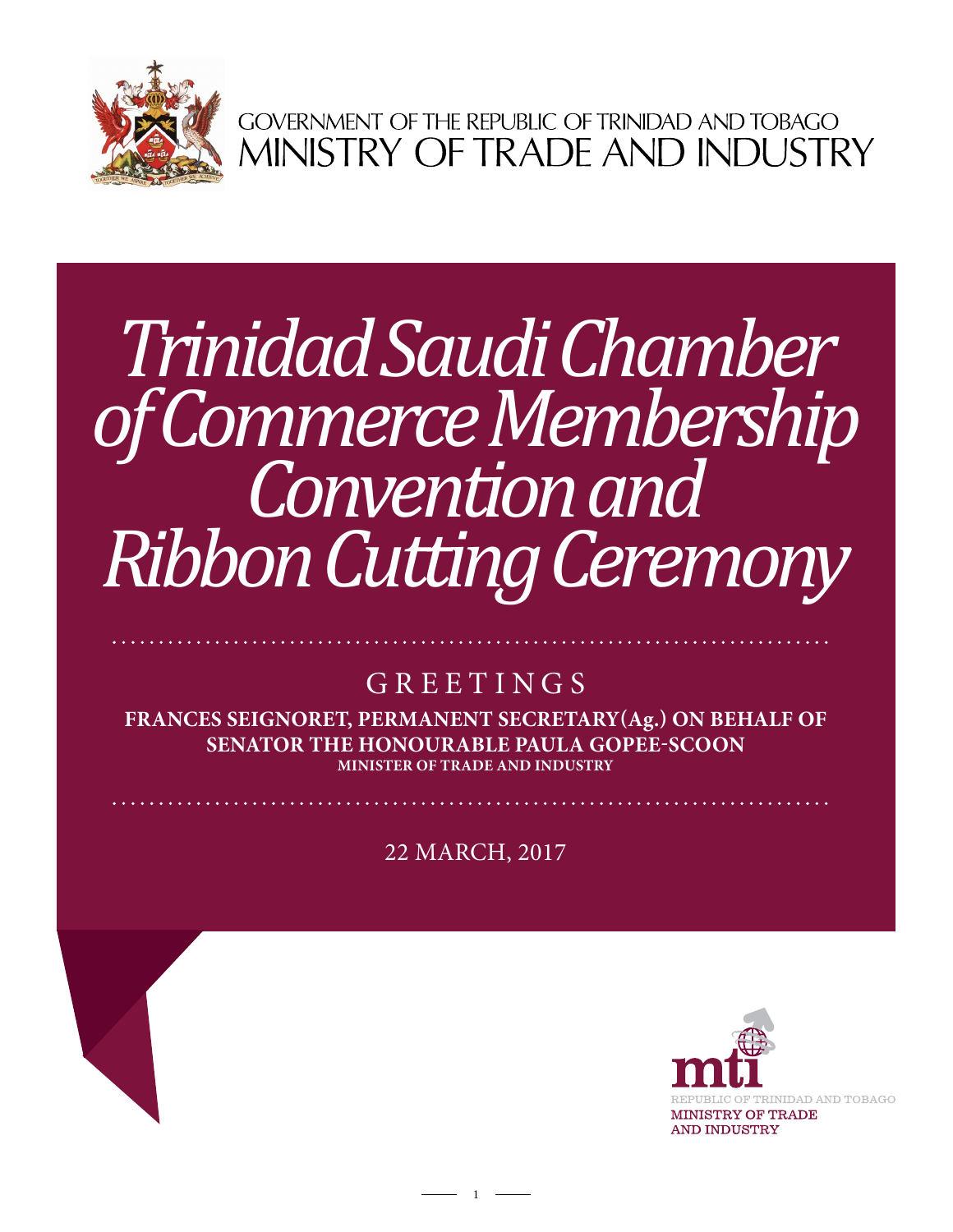### Good morning.

It is a pleasure to join you today at the Trinidad Saudi Chamber of Commerce Membership Convention and Ribbon-Cutting Ceremony and, on behalf of Senator the Honourable Paula Gopee-Scoon, Minister of Trade and Industry to congratulate the Trinidad Saudi Chamber on the launch of their South office. The Chairman and his Executive must be commended on their vision. This additional location will certainly enhance the interaction with businesses in the southern part of the island and position the Chamber to be of service to its membership, new entities and the wider community.

The Chamber must also be applauded for its commitment to strengthening the commercial relationship between the Republic of Trinidad and Tobago and the Kingdom of Saudi Arabia from which local counterparts can become more dynamic and innovative, take new risks in seeking out new markets and ultimately, build competitiveness and become net earners of foreign exchange. The continued peopleto-people contact between both countries will augur well for building awareness of the many possibilities which exist in the sphere of trade and investment.

Saudi Arabia's exports to Trinidad and Tobago are primarily machinery, plastics, citrus peel, edible fruits and nuts while Trinidad and Tobago's goods to that country include articles of plastic, essential oils and cosmetics.

In the current global economic and financial environment, renewed emphasis is placed on diversifying the country's economy, away from the overreliance on oil and natural gas which continue to play a significant role in national development. We must take advantage of the different regional, hemispheric and international trade agreements, and partial scope trade agreements, entered into by Trinidad and Tobago.

I would like to apprise you of some exciting opportunities which exist in the non-energy area.

In the Creative Sector, the film Industry has considerable potential whether it be in sound stage development for the production of films and other features; the establishment of appropriate performance spaces or recording studios. The Government has established the Production Expenditure Rebate Programme which is very competitive, making Trinidad and Tobago the second best location, in Latin America and the Caribbean, to produce a film.

#### **Manufacturing**

The manufacturing sector, as the second largest non-energy sub-sector in Trinidad and Tobago, is an important and dynamic sector in our economy comprising:

- 1. Food, Beverages and Tobacco
- 2. Textile, Garments and Footwear
- 3. Printing, publishing etc.
- 4. Wood and related products
- 5. Chemicals and non-metallic minerals
- 6. Assembly type and related industries
- 7. Miscellaneous manufacturing<sup>1</sup>

 $-2$   $-$ 

*<sup>1</sup> Other areas in the Manufacturing Sector identified by InvesTT.*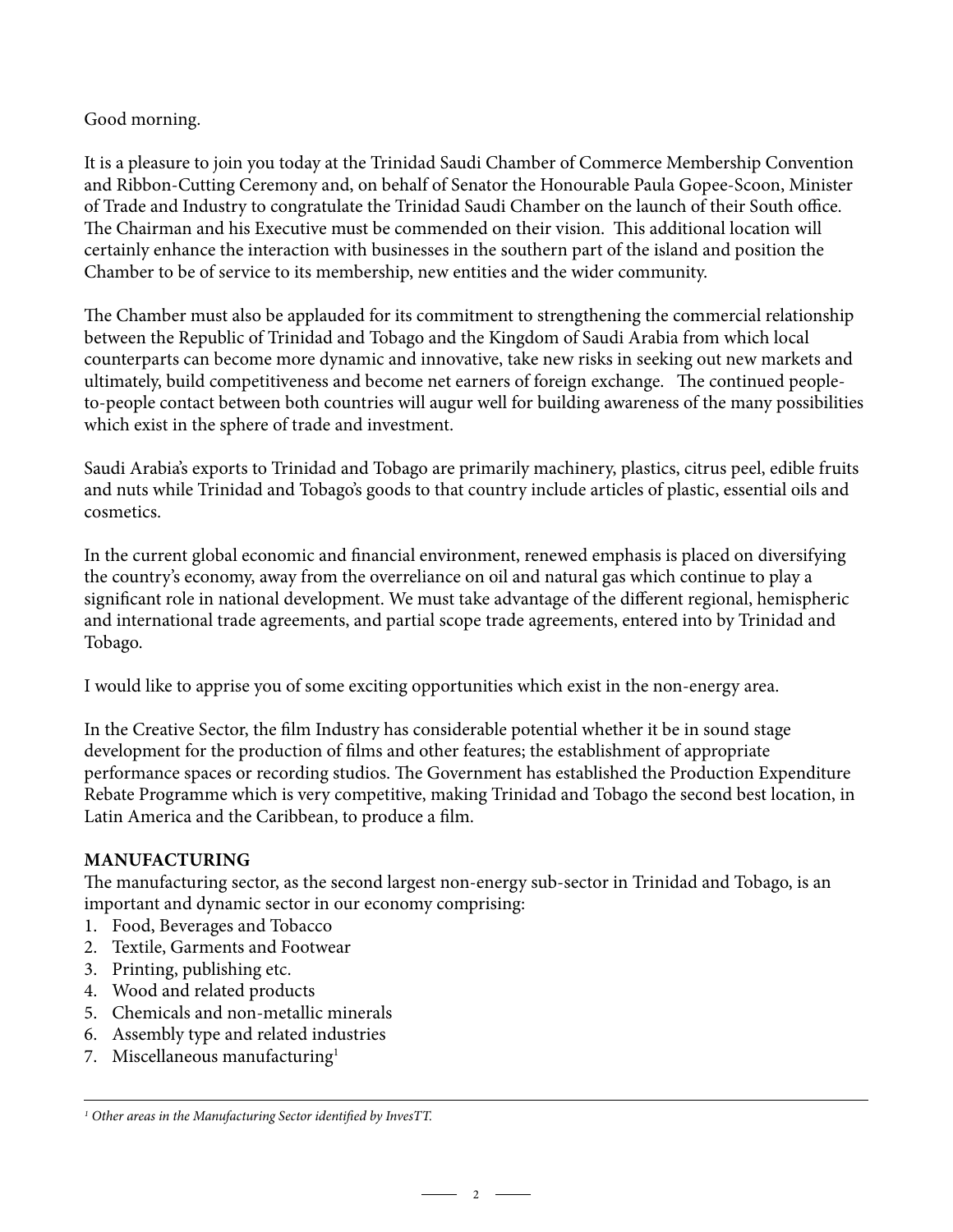#### Recycled Paper and Bio-Based products

The development of a facility for the production of crates and cartons from recycled paper and biobased material is an avenue to be pursued as recycling of paper or bio based material is currently not fully developed in Trinidad and Tobago.

#### **Maritime**

Opportunities have been identified in the maritime sector in respect of Ship Repair and Dry Docking, Transshipment and Yachting Infrastructure Development, among others.

#### **Yachting**

Leisure marine or yachting is economically viable given Trinidad and Tobago's strategic geographic location below the hurricane belt. As such, this makes Trinidad and Tobago ideal for storage purposes and for the provision of world class yacht repair and maintenance services for which the country is wellknown.

#### **Tourism**

An opportunity in the area of tourism exists for 2 to 3-star accommodation for sporting teams as well as visiting professionals in the central region as well as dormitory facilities for athletes. Given existing sporting assets, it is envisaged that Trinidad and Tobago will be considered as a preferred destination for sporting competition and training. Among the new facilities, there is the Ato Boldon Stadium which boasts an IAAF Class II track, a FIFA approved football field and seating for 10,000 and

the National Cricket Centre. The Brian Lara Facility at Tarouba has a capacity of 15,000 and will be an International Cricket Council (ICC) certified cricket venue.

#### **Agribusiness: Cocoa**

Agribusiness opportunities exist in different areas, one of which is in the production of cocoa. Trinidad and Tobago is among 8 countries globally recognized producers of fine flavor cocoa which is high in demand.

#### **Fish and Fish Processing**

Local entrepreneurs may wish to explore fish and fish processing for production of high value marine fish species for both domestic consumption in Trinidad and Tobago and export to regional and international markets.

Distinguished Ladies and Gentlemen, one of the key strategies under the Government's diversification thrust is the establishment of industrial parks as they help to generate employment and improve local productivity. We are pleased that all requisite infrastructure has been installed at the Tamana In-Tech Park, located in Wallerfield, and neighbor to the University of Trinidad and Tobago main campus. The Tamana In Tech Park is situated on 1,100 acres of land and offers unique investment opportunities in several areas, including Information and Communication Technology, Data Processing, Business Process Outsourcing, Software Development and Animation and High Value Manufacturing.